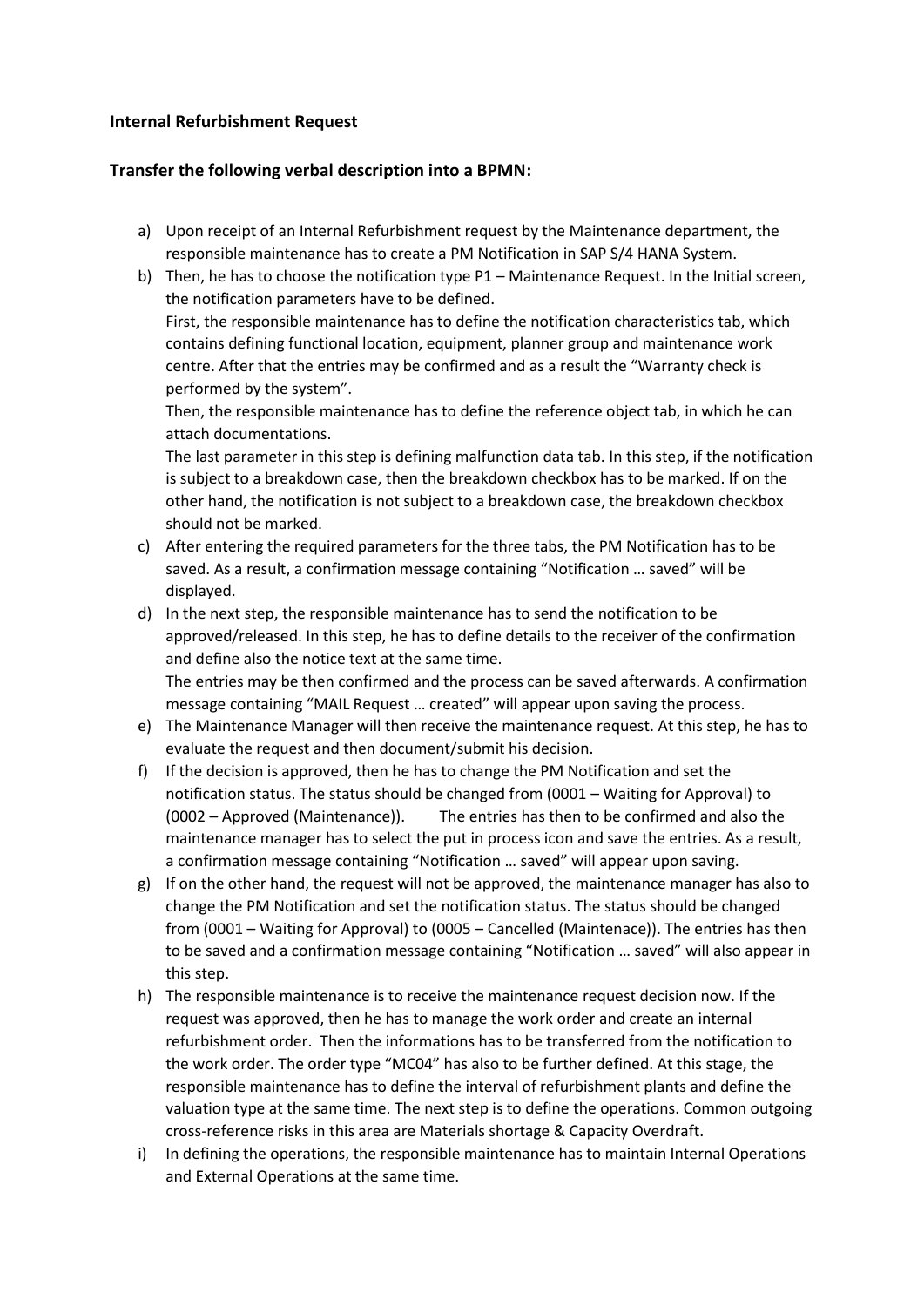- j) For the Internal Operations, planning & scheduling of the work order has to be performed by the Maintenance Planner, which produce a sub-process called Planning & Scheduling of Work Orders.
- k) Receiving a Request for Planning work centre internal operations triggers this sub-process to start. In the first step, the maintenance planner has to plan the internal operations. At this step, following parameters have to be defined (based on the PM Notification and the Internal Refurbishment Order) at the same time, which are: defining the plant, the description, the control key "PM01" and the working hours. Upon entering the required parameters, the work order approval has to be created. To create this approval, one operations has to be added in the work order with "WCM" as a control key, which triggers the activation of the work approval action. After that, the maintenance planner has to plan the resources. Common risk in this area is Materials shortage. To plan the resources, the material availability (Stock/Requirements list) has to be further checked. In the Initial screen in checking the material availability, following parameters are to be entered at the same time: define plant & define the material used in the work order. After that the entries have to be executed and as a result, the list of reservations (materials) is displayed. The Maintenace planner has then to display the corresponding reservation for the work order. If the materials are at this step available, then the materials used in the work order has to be reserved. If on the other hand, the materials are not available, then the required materials have to be ordered and the request of the order has to be dispatched to the purchasing department. In the next step, the maintenance planner, has to plan the capacity (check capacity). Common risk in this area is Budget Capacity overdraft. In the Initial screen, the work order number has to be defined and the entry has to be again executed. As a result, the Capacity evaluation screen is displayed. After that the maintenance planner has to schedule the work order and finally the planning & scheduling of the work centre internal operations is successfully completed.
- l) Returning back to the main process "Internal Refurbishment Request" and after defining the internal & external operations, the responsible maintenance may now define the estimated costs. Possible economic risk in this area is Budget overdraft.
- m) The involved partners (External service providers) in the work order processing may then be maintained. After that the allocated objects to the work order, the additional data and the location data have to be further defined.
- n) After defining all necessary data, the work order may be now saved, resulting in displaying a confirmation message containing "Order … saved with notification …".
- o) The last step in this process is to assign the work order to a WBS Element and finally the Internal Refurbishment request is successfully handled.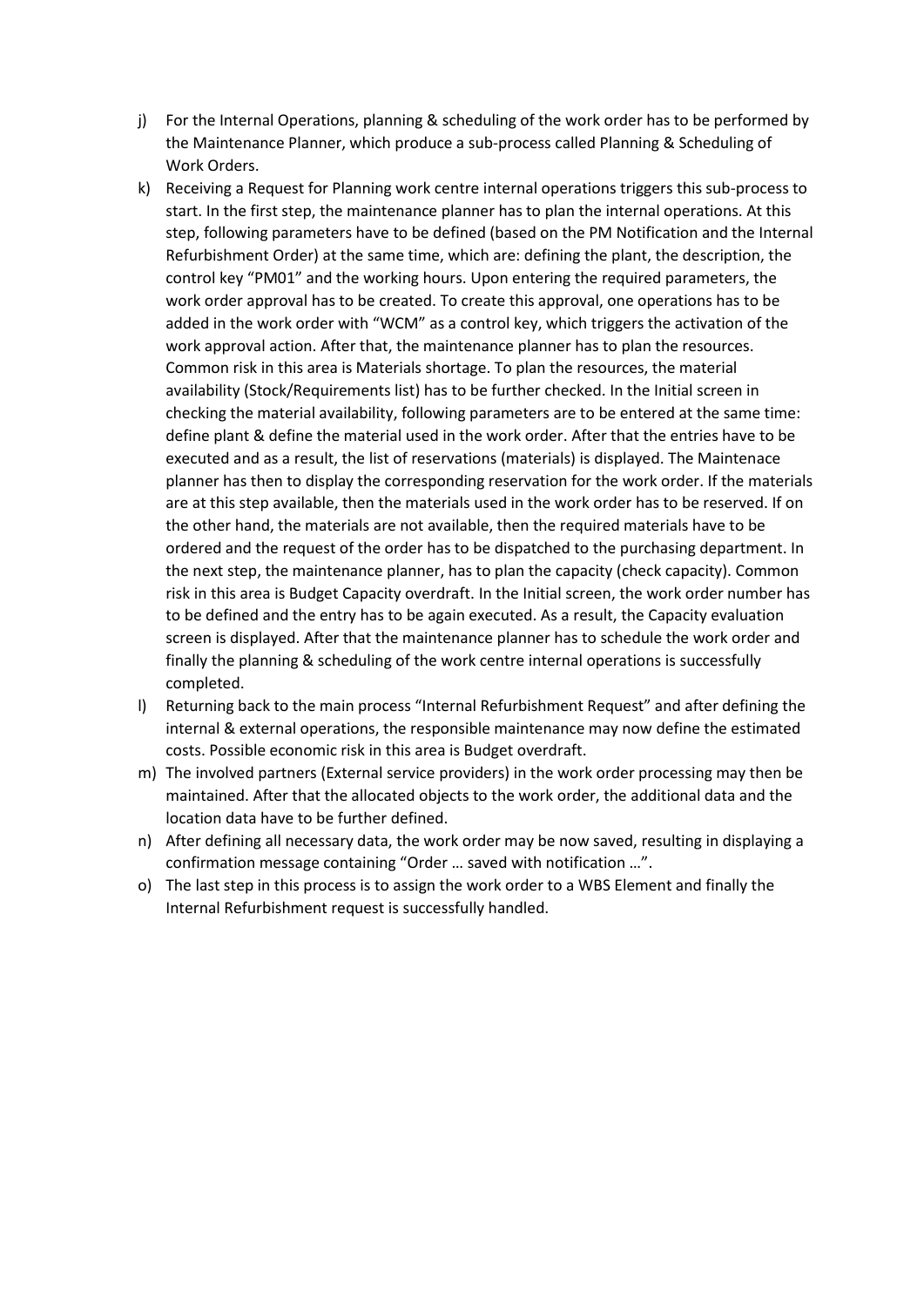

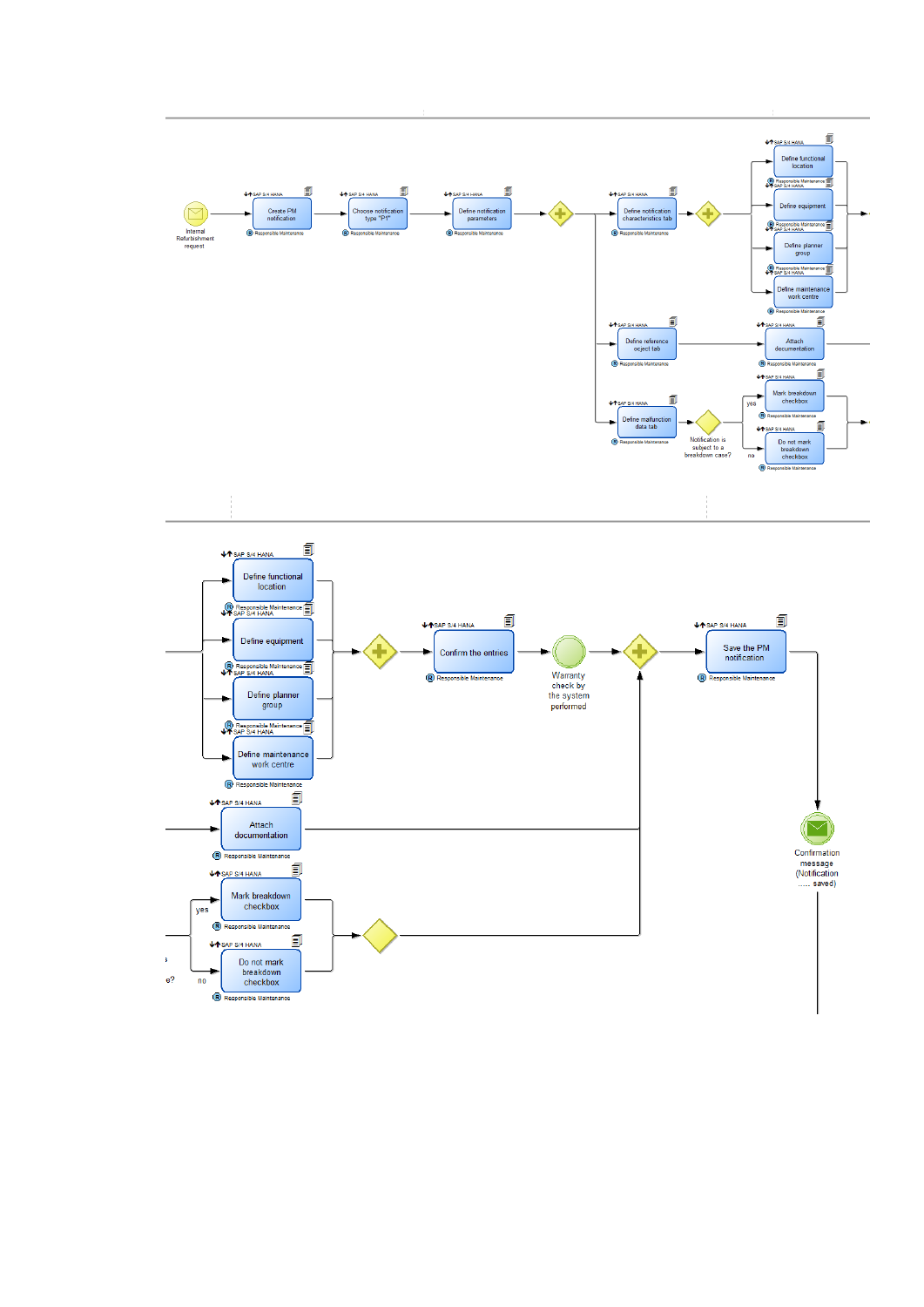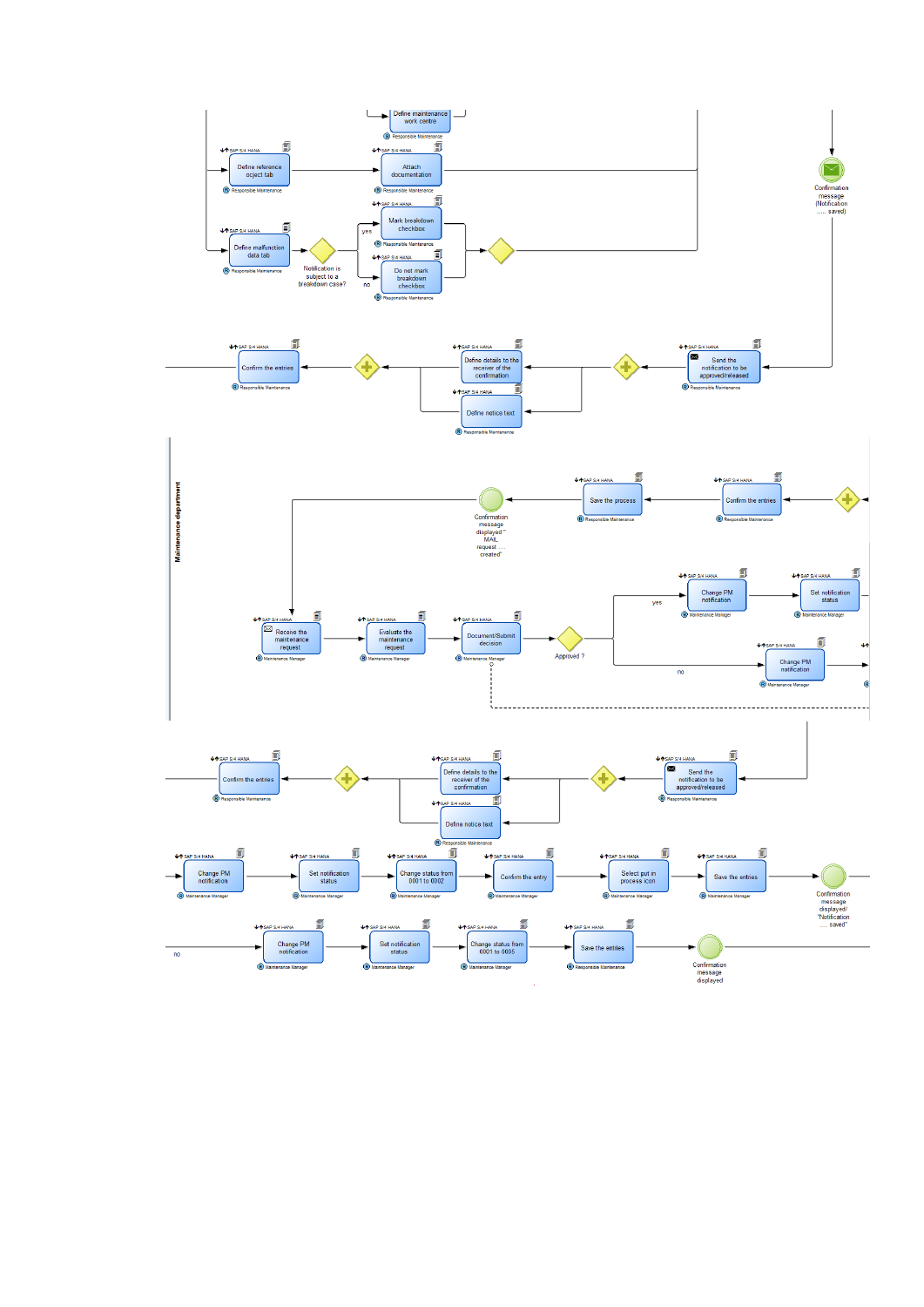

R Responsible Maintenance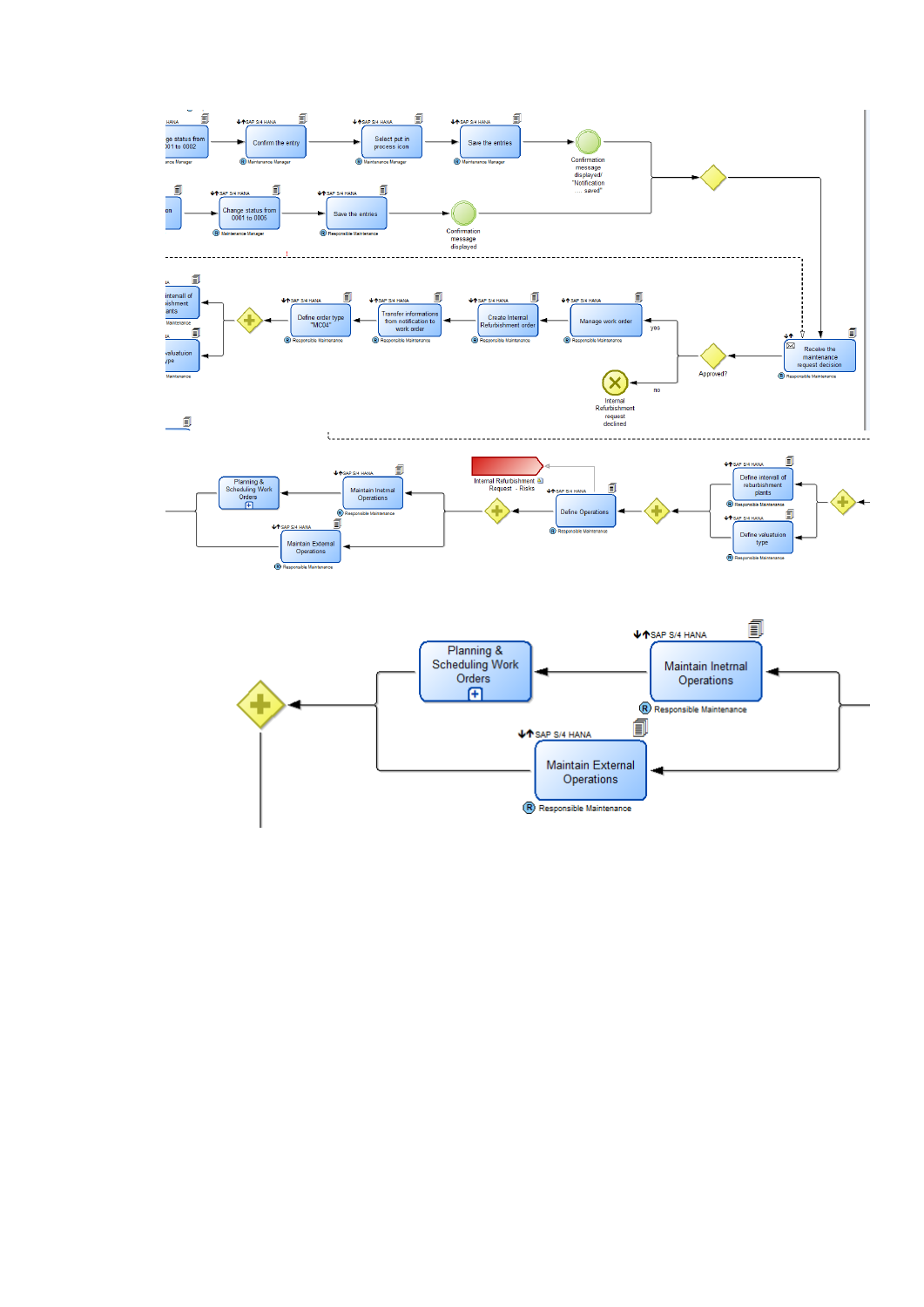